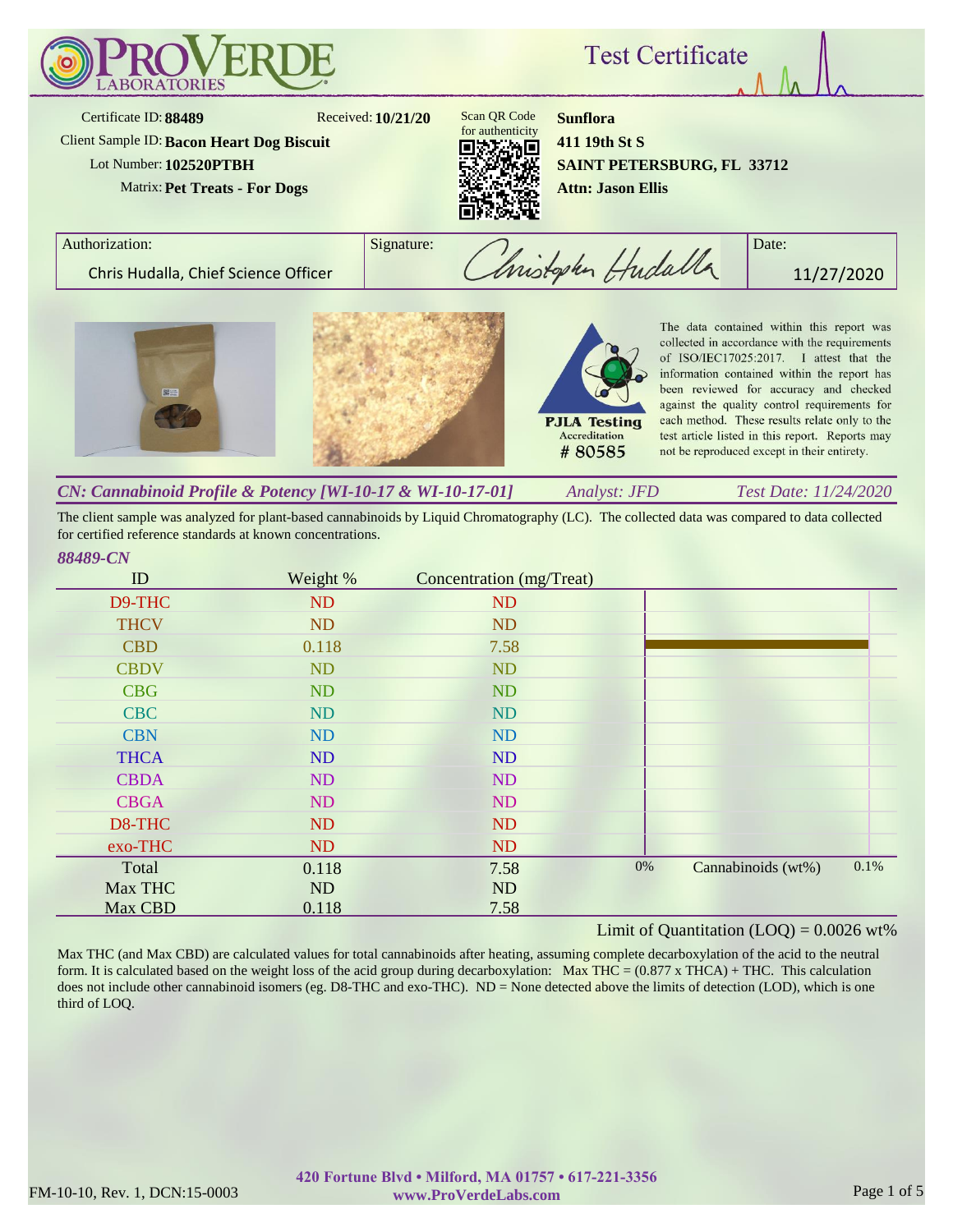Sunflora Bacon Heart Dog Biscuit ( - ) Certificate ID: 88489 Bacon Heart Dog Biscuit ( - )

| <b>MA: Moisture Analysis [WI-10-25]</b> | Analyst: JA | Test Date: 11/2/2020 |
|-----------------------------------------|-------------|----------------------|
|                                         |             |                      |

## *88489-MA*

Weight loss on drying: **4.5%**

The moisture content of the client sample was evaluated based on weight loss observed on heating. The recorded weight loss is due to the loss of water and volatiles (terpenes) observed upon sample drying.

*Analyst: CJS Test Date: 11/5/2020*

# *EA: Elemental Analysis [WI-10-13]*

This test method was performed in accordance with the requirements of ISO/IEC 17025. These results relate only to the test article listed in this report. Reports may not be reproduced except in their entirety.

#### *88489-EA*

| Symbol       | Metal      | Conc. <sup>1</sup> ( $\mu$ g/kg) | $RL (\mu g/kg)$ | Limits <sup>2</sup> ( $\mu$ g/kg) | <b>Status</b> |
|--------------|------------|----------------------------------|-----------------|-----------------------------------|---------------|
| AI           | Aluminum   | 113,000                          | 50              |                                   |               |
| As           | Arsenic    | 64.0                             | 50              | 1,500                             | <b>PASS</b>   |
| Cd           | Cadmium    | 67.0                             | 50              | 500                               | <b>PASS</b>   |
| Ca           | Calcium    | 391,000                          | 500             |                                   |               |
| Cr           | Chromium   | 366                              | 50              | 1,100,000                         | <b>PASS</b>   |
| Co           | Cobalt     | 132                              | 50              | 5,000                             | <b>PASS</b>   |
| Cu           | Copper     | 2,260                            | 50              | 300,000                           | <b>PASS</b>   |
| Fe           | Iron       | 120,000                          | 50              |                                   |               |
| Pb           | Lead       | ND                               | 50              | 500                               | <b>PASS</b>   |
| <b>Mg</b>    | Magnesium  | 877,000                          | 50              |                                   |               |
| Mn           | Manganese  | 11,800                           | 50              |                                   |               |
| Hg           | Mercury    | ND                               | 50              | 3,000                             | <b>PASS</b>   |
| Mo           | Molybdenum | ND                               | 50              | 300,000                           | <b>PASS</b>   |
| Ni           | Nickel     | 1,600                            | 50              | 20,000                            | <b>PASS</b>   |
| $\mathbf{P}$ | Phosphorus | 2,310,000                        | 500             |                                   |               |
| $\bf K$      | Potassium  | 7,900,000                        | 500             |                                   |               |
| Se           | Selenium   | 67.0                             | 50              |                                   |               |
| Ag           | Silver     | ND                               | 50              | 15,000                            | <b>PASS</b>   |
| ${\bf S}$    | Sulfur     | ND                               | 500             |                                   |               |
| Sn           | Tin        | 635                              | 500             | 600,000                           | <b>PASS</b>   |
| Zn           | Zinc       | 16,900                           | 50              |                                   |               |

1) ND = None detected to the Method Detection Limit (MDL)

2) USP recommended maximum daily limits for oral drug product.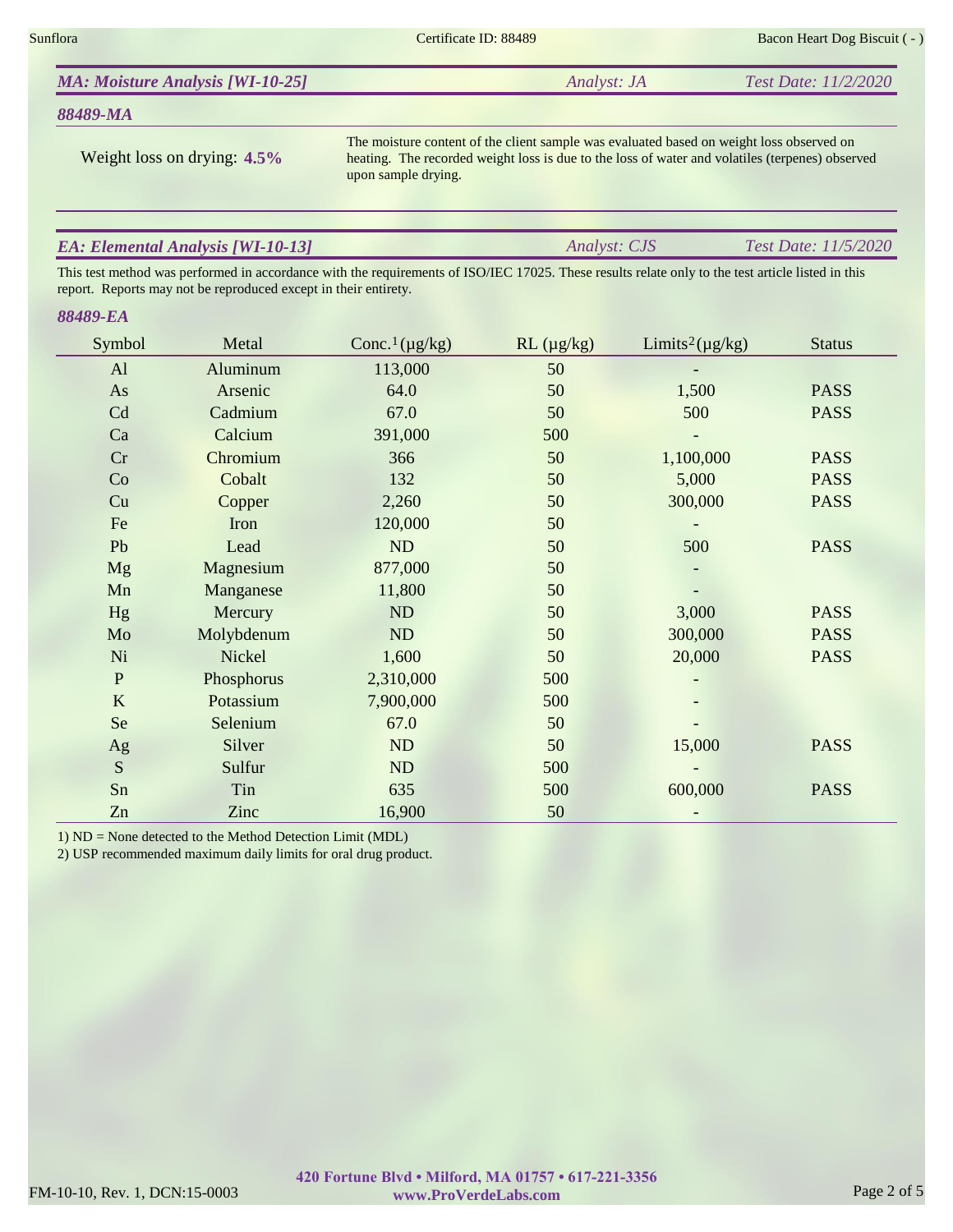| <b>MB1: Microbiological Contaminants [WI-10-09]</b> | Analyst: MM | Test Date: 10/23/2020 |
|-----------------------------------------------------|-------------|-----------------------|
|-----------------------------------------------------|-------------|-----------------------|

This test method was performed in accordance with the requirements of ISO/IEC 17025. These results relate only to the test article listed in this report. Reports may not be reproduced except in their entirety.

# *88489-MB1*

| Symbol | Analysis                                       | <b>Results</b> | Units    | $Limits*$       | <b>Status</b> |
|--------|------------------------------------------------|----------------|----------|-----------------|---------------|
| AC     | <b>Total Aerobic Bacterial Count</b>           | $=17,000$      | CFU/g    | $100,000$ CFU/g | <b>PASS</b>   |
| CC     | <b>Total Coliform Bacterial Count</b>          | < 100          | $CFU/\g$ | $1,000$ CFU/g   | <b>PASS</b>   |
| EB     | <b>Total Bile Tolerant Gram Negative Count</b> | <100           | CFU/g    | $1,000$ CFU/g   | <b>PASS</b>   |
| YM     | Total Yeast & Mold                             | <100           | CFU/g    | $10,000$ CFU/g  | <b>PASS</b>   |

Recommended limits established by the American Herbal Pharmacopoeia (AHP) monograph for Cannabis Inflorescence [2013], for consumable botanical products, including processed and unprocessed cannabis materials, and solvent-based extracts. Note: All recorded Microbiological tests are within the established limits.

| <b>MB2: Pathogenic Bacterial Contaminants [WI-10-10]</b> | Analyst: MM | Test Date: 10/24/2020 |
|----------------------------------------------------------|-------------|-----------------------|
|                                                          |             |                       |

This test method was performed in accordance with the requirements of ISO/IEC 17025. These results relate only to the test article listed in this report. Reports may not be reproduced except in their entirety.

### *88489-MB2*

| Test ID    | <b>Analysis</b>  | <b>Results</b> | Units     | Limits*      | Status      |
|------------|------------------|----------------|-----------|--------------|-------------|
| 88489-ECPT | E. coli $(0157)$ | Negative       | <b>NA</b> | Non Detected | <b>PASS</b> |
| 88489-SPT  | Salmonella       | Negative       | <b>NA</b> | Non Detected | <b>PASS</b> |

Note: All recorded pathogenic bacteria tests passed.

|  | <b>MY: Mycotoxin Testing [WI-10-05]</b> | <i>Analyst: AEG</i> | <i>Test Date: 11/5/2020</i> |
|--|-----------------------------------------|---------------------|-----------------------------|
|--|-----------------------------------------|---------------------|-----------------------------|

This test method was performed in accordance with the requirements of ISO/IEC 17025. These results relate only to the test article listed in this report. Reports may not be reproduced except in their entirety.

### *88489-MY*

| Test ID          | Date      | <b>Results</b> | <b>MDL</b> | Limits         | Status <sup>*</sup> |
|------------------|-----------|----------------|------------|----------------|---------------------|
| Total Aflatoxin  | 11/5/2020 | $\langle$ MDL  | 2 ppb      | $\rm < 20$ ppb | <b>PASS</b>         |
| Total Ochratoxin | 11/5/2020 | < MDL          | 3 ppb      | $<$ 20 ppb     | <b>PASS</b>         |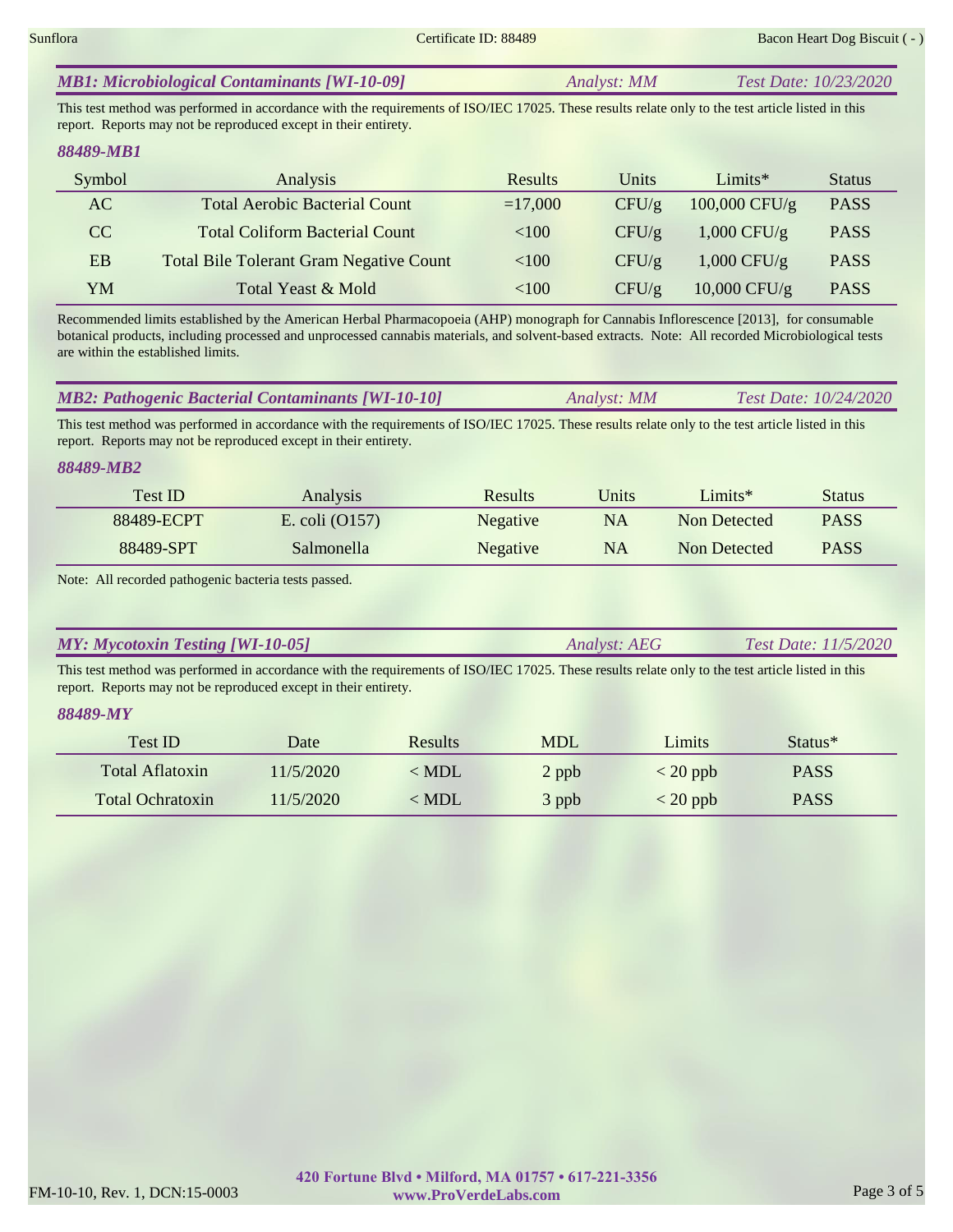The client sample was anlayzed for pesticides using Liquid Chromatography with Mass Spectrometric detection (LC/MS/MS). The method used for sample prep was based on the European method for pesticide analysis (EN 15662).

# *88489-PST*

| Analyte            | CAS           | Result    | Units | <b>LLD</b> | Limits (ppb) | <b>Status</b> |
|--------------------|---------------|-----------|-------|------------|--------------|---------------|
| Abamectin          | 71751-41-2    | <b>ND</b> | ppb   | 0.20       | 10           | <b>PASS</b>   |
| Spinosad           | 168316-95-8   | <b>ND</b> | ppb   | 0.10       | 10           | <b>PASS</b>   |
| Pyrethrin          | 8003-34-7     | <b>ND</b> | ppb   | 0.10       | 10           | <b>PASS</b>   |
| Trifloxystrobin    | 141517-21-7   | <b>ND</b> | ppb   | 0.10       | 100          | <b>PASS</b>   |
| Spirotetramat      | 203313-25-1   | <b>ND</b> | ppb   | 0.10       | 100          | <b>PASS</b>   |
| Spiromesifen       | 283594-90-1   | <b>ND</b> | ppb   | 0.10       | 100          | <b>PASS</b>   |
| Piperonyl butoxide | $51-03-6$     | ND        | ppb   | 0.10       | 3000         | <b>PASS</b>   |
| Paclobutrazol      | 76738-62-0    | <b>ND</b> | ppb   | 0.10       | 10           | <b>PASS</b>   |
| Myclobutanil       | 88671-89-0    | ND        | ppb   | 0.10       | 100          | <b>PASS</b>   |
| Imidacloprid       | 138261-41-3   | ND        | ppb   | 0.10       | 5000         | <b>PASS</b>   |
| Imazalil           | 35554-44-0    | <b>ND</b> | ppb   | 0.10       | 10           | <b>PASS</b>   |
| Fenoxycarb         | 72490-01-8    | <b>ND</b> | ppb   | 0.10       | 10           | <b>PASS</b>   |
| Etoxazole          | 153233-91-1   | ND        | ppb   | 0.10       | 100          | <b>PASS</b>   |
| <b>Dichlorvos</b>  | $62 - 73 - 7$ | ND        | ppb   | 3.00       | 10           | <b>PASS</b>   |
| Cyfluthrin         | 68359-37-5    | ND        | ppb   | 0.50       | 2000         | <b>PASS</b>   |
| <b>Bifenthrin</b>  | 82657-04-3    | <b>ND</b> | ppb   | 0.20       | 3000         | <b>PASS</b>   |
| <b>Bifenazate</b>  | 149877-41-8   | <b>ND</b> | ppb   | 0.10       | 100          | <b>PASS</b>   |
| Azoxystrobin       | 131860-33-8   | <b>ND</b> | ppb   | 0.10       | 100          | <b>PASS</b>   |

\* Testing limits established by the Massachusetts Department of Public Health, Protocol for Sampling and Analysis of Finished Medical Marijuana Products and Marijuana-Infused Products for Massachusetts Registered Medical Marijuana Dispensaries, Exhibit 5. ND indicates "none detected" above the lower limit of detection (LLD). Analytes marked with (\*) indicate analytes for which no recovery was observed for a pre-spiked matrix sample due to matrix interference.